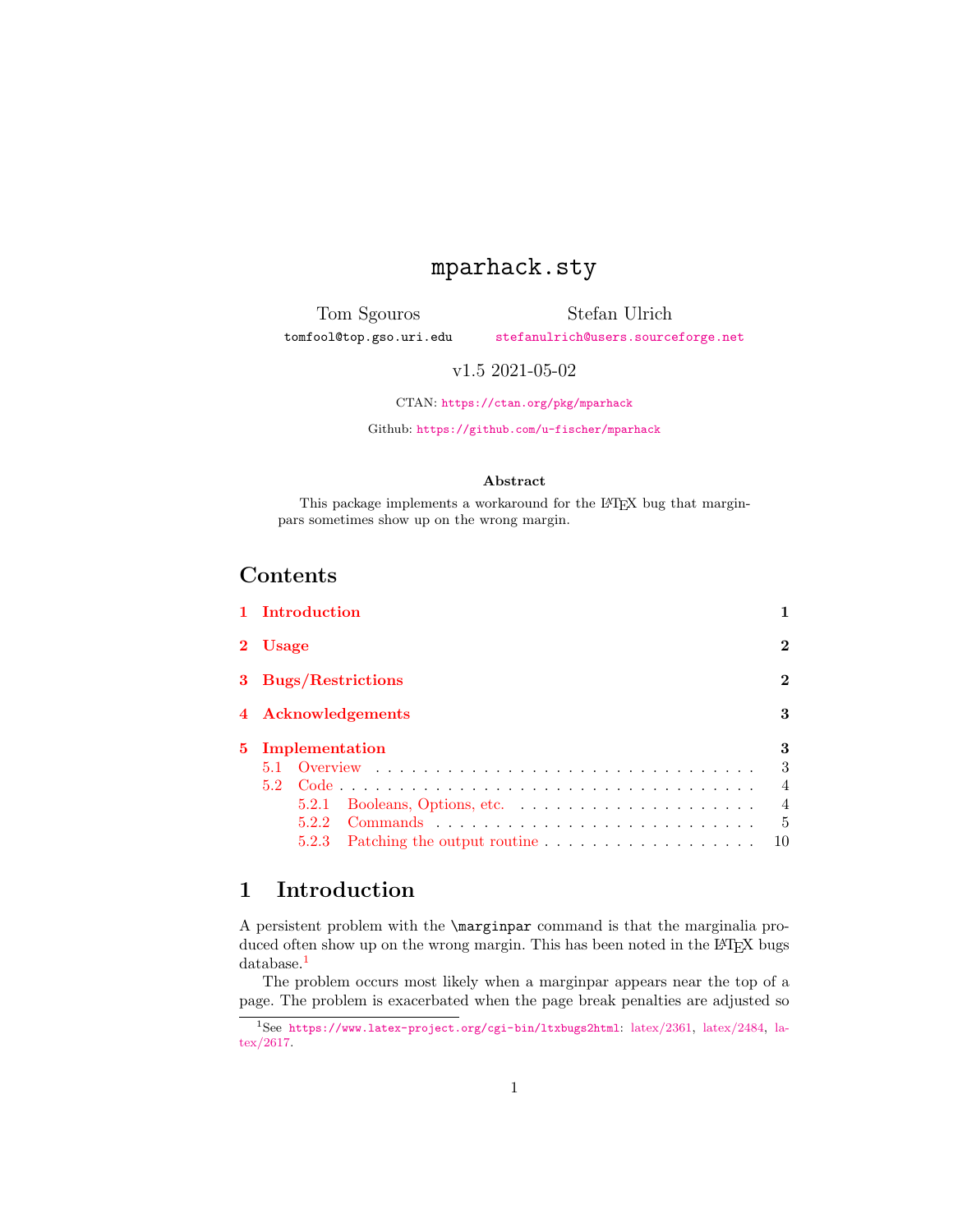that the page look is quite ragged. In cases like this, if there is a deal of white space on a page, the marginpars on the next page will be on the wrong side for the same length of the page. The reason for this is that the LATEX output routine is not in complete synchronization with the TEX page breaker, so that sometimes material might still move to a later page *after* LAT<sub>EX</sub>'s marginpar algorithm has determined a page number for the marginpar.

The fix suggested in the bugs database is to insert \pagebreak commands at the places where the page breaks naturally fall; then the marginpars will appear on the correct side. However, this is awkward and unpleasant work for a document that changes regularly, and seems to fly against the spirit of LAT<sub>EX</sub>.

A different approach was suggested by D. E. Knuth in his Macros for  $Jill^2$  $Jill^2$ : make two .dvi files, one with all notes in the left margin, the other one with all notes in the right margin. Then print the odd pages from one file, and the even pages from the other file; merge them by hand.

However, Knuth also mentions the possibility to use an auxiliar file to save the page information for each marginpar and use this information to position it correctly in a second T<sub>E</sub>X run; and this is the strategy adopted by  $mparback.$  sty. Each marginpar is assigned a unique number; the output routine writes the number of the last marginpar of each page/column to the .aux file, and this information is used in **\@addmarginpar** to position the current marginpar on the correct margin.

### <span id="page-1-0"></span>2 Usage

Just insert \usepackage{mparhack} into your document preamble. After the first run, you'll probably get the warning message 'Marginpars may have changed. Rerun to get them right'. This is similar to  $L^2T_FX$ 's warning 'Label(s) may have changed'; it indicates that the .aux file doesn't contain the information needed to position the marginpars correctly, due to some changes in the document since the last run. The warning should go away after running LAT<sub>EX</sub> again (eventually several times if there's also a table of contents etc.).

<span id="page-1-3"></span>

debug If you think something is going wrong, the package also has a debug option; this will output a lot of tracing information and will add numbers to the marginpars in the .dvi file for reference.

## <span id="page-1-1"></span>3 Bugs/Restrictions

- The package works with the twocolumn document option, but not with the multicol package (you can't use marginpars inside the multicols environment).
- The package uses one command sequence per page, and the total number of command sequences available is limited on most TEX systems. Note however

<span id="page-1-2"></span><sup>&</sup>lt;sup>2</sup> Originally published in TUGboat 8, pp. 309–314, reprinted in his *Digital Typography* pp. 185– 193.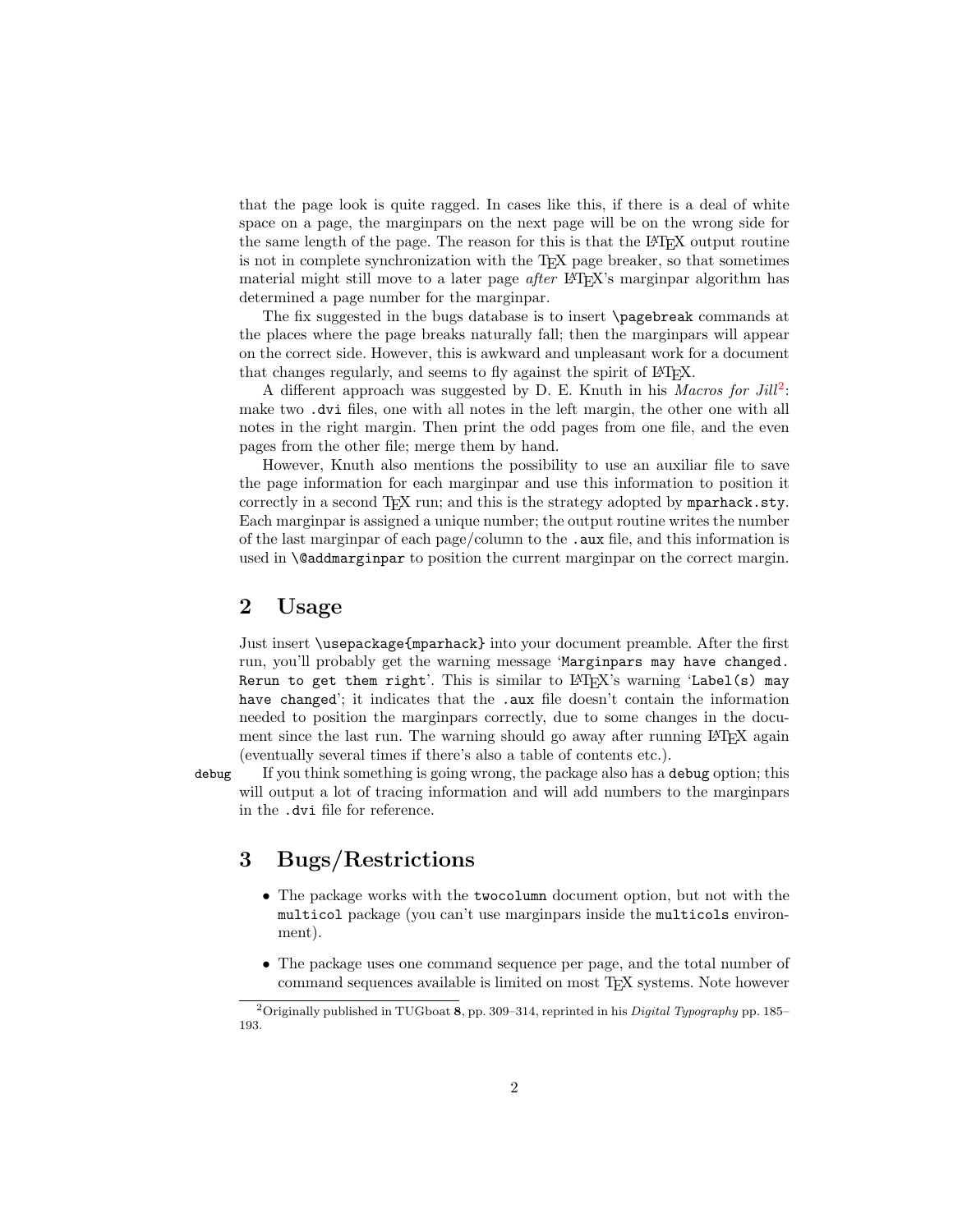that most current TEX implementations can allocate more than several thousand command names, and some can be configured to allocate more than the default during run-time, so this shouldn't be a problem for moderately sized documents.

• The package has to hook into three commands of the LAT<sub>E</sub>X2e output routine (by redefining some command), so it requires at least LAT<sub>EX</sub> version  $1997/04/14$  and might break with future LAT<sub>EX</sub> versions that change these commands. We try to detect this by requiring a version newer than 1997/04/14 and using some heuristics to check if the redefinitions have worked. You should watch out for this warning message:

```
LaTeX Warning: You have requested release '1997/04/14' of LaTeX,
               but only release '...' is available.
```
It might be that the package also works with older versions of LAT<sub>EX</sub>, but this hasn't been tested. If one of the heuristics detects an incompatible change, it will raise an error:

Package mparhack Error: Couldn't hook into command 'xyz'.

It might also happen that the heuristics don't detect a change properly. If the package simply seems to fail, this could be a reason. In both cases, please send a bug report to [stefanulrich@users.sourceforge.net](mailto:stefanulrich@users.sourceforge.net) (if neccessary including the .log file of your LAT<sub>EX</sub> run with the debug package option enabled). Suggestions/improvements are also welcome, of course.

## <span id="page-2-0"></span>4 Acknowledgements

Thanks to Donald Arseneau and Robin Fairbairns for providing detailed hints<sup>[3](#page-2-3)</sup> on how to implement the page referencing mechanism using only one label per page (instead of one label each marginpar, as in a previous version).

## <span id="page-2-1"></span>5 Implementation

### <span id="page-2-2"></span>5.1 Overview

Here's the algorithm for recording the positioning information for marginpars in more detail: Every marginpar has a unique number  $n$  and writes to the .aux file a string like

 $\det\mathcal{m}$ .

The commands shipping out the columns and pages write to the .aux file strings like:

```
\mathcal{X}: \the page {\mph@nr},
```
<span id="page-2-3"></span> $^3{\rm in}$  <23AUG199920123097@erich.triumf.ca> and <7prb8s\$dpr\$1@pegasus.csx.cam.ac.uk>, respectively.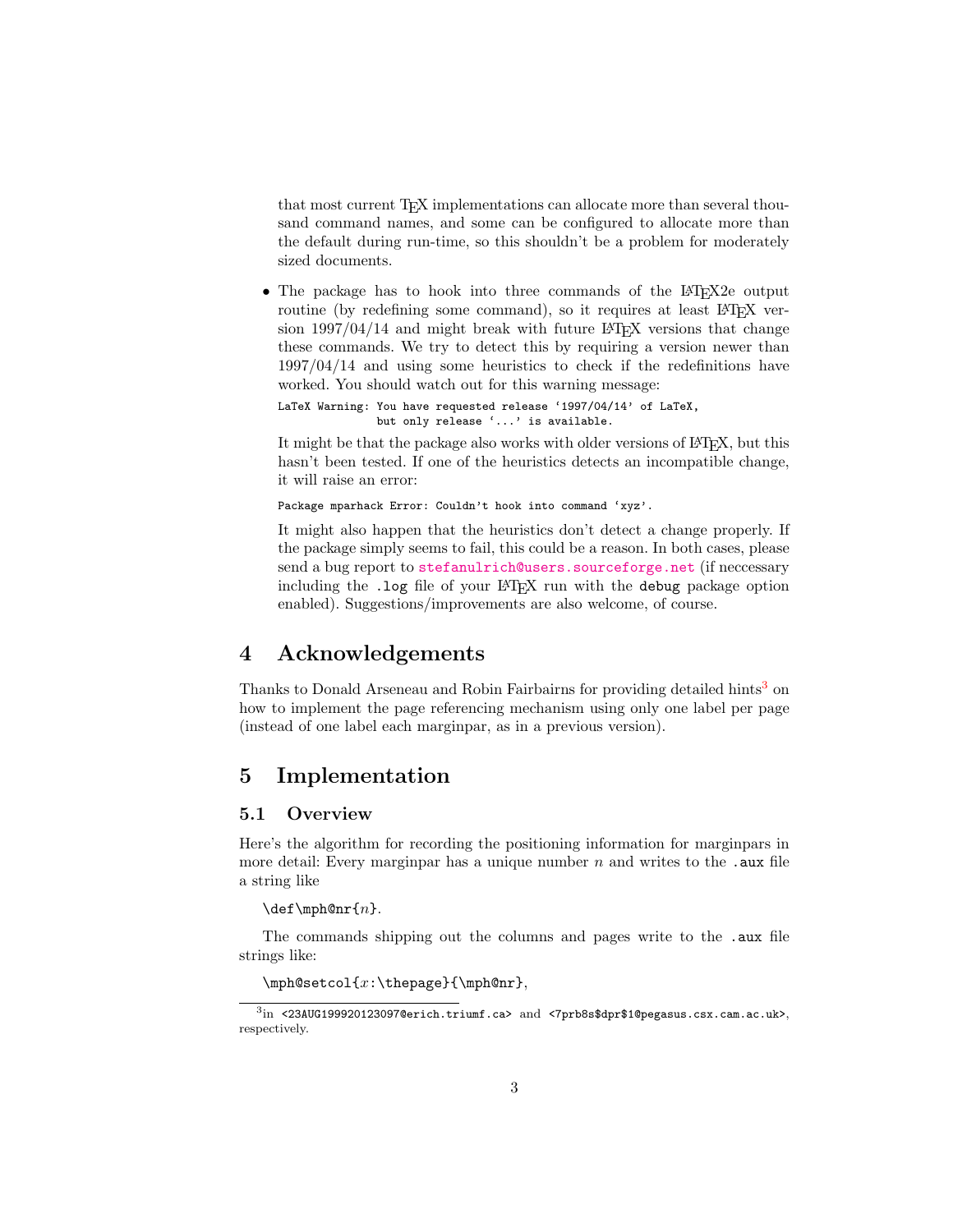with  $x = i$  for the first column and  $x = ii$  otherwise. Then when reading the .aux file at the begin of the LAT<sub>EX</sub> run, \mph@nr will be substitued by the number of the last marginpar (the value of the \mph@nr command read before that), and \mph@setcol will assign that number to the command sequence \csname mph@last@x:\thepage\endcsname; so this will contain the number of the last marginpar on column/page  $x:\theta$ .

Later on, in the document itself, **\@addmarginpar** will be able to check the value of  $\cosh(\theta x)$ . The page  $\end{math}$  endcsname, using the current values for  $x$  and  $\theta$ . Then there are two cases:

(a) \csname mph@last@x:\thepage\endcsname is undefined, which means that there has been no .aux file previously, or that there are more pages/ marginpars than in the previous run; in this case, **\@addmarginpar** will fall back to using the value of \c@page to determine the current page number (yielding the same result as without this package), or

(b) \csname mph@last@x:\thepage\endcsname is defined as an integer z, the number of the last marginpar on  $\theta$ . Then  $z \leq n$ , the number of the current marginpar.<sup>[4](#page-3-2)</sup> While  $z < n$ , the page counter will be incremented (inside a group) until \csname mph@last@x:\thepage\endcsname for that new page is  $\geq n$ , or until we end up in case (a). The incremented value for the page counter now represents the actual page number of the current marginpar, and it will be used instead of the original page counter in the check for even-/oddness.

#### <span id="page-3-0"></span>5.2 Code

We need at least  $LAT$ <sub>FX</sub> version  $1997/04/14$  which introduced \normalsfcodes into \@outputdblcol.

```
1 \langle*sty\rangle2 \NeedsTeXFormat{LaTeX2e}[1997/04/14]
3 \ProvidesPackage{mparhack}
4 [2021-05-02 v1.5 (T. Sgouros and S. Ulrich)]
```
#### <span id="page-3-1"></span>5.2.1 Booleans, Options, etc.

Some boolean switches which we will be using: \if@mph@firstcol@ indicates that the current column is the first column, \if@mph@warning@ toggles the warning message about changed marginpars, and \if@debug@ toggles printing (lots of) debugging messages.

```
5 \newif\if@mph@firstcol@
6 \newif\if@mph@warning@
7 \newif\if@debug@
```
<span id="page-3-7"></span>\mph@debug This command will print the debugging messages if @debug@ is true:

```
8 \newcommand*\mph@debug[2][]{%
```

```
9 \if@debug@
```
<span id="page-3-2"></span> $4z$  cannot be greater than n: this would mean that TEX had shifted some material (including a marginpar) from later pages to earlier pages, which AFAIK cannot happen.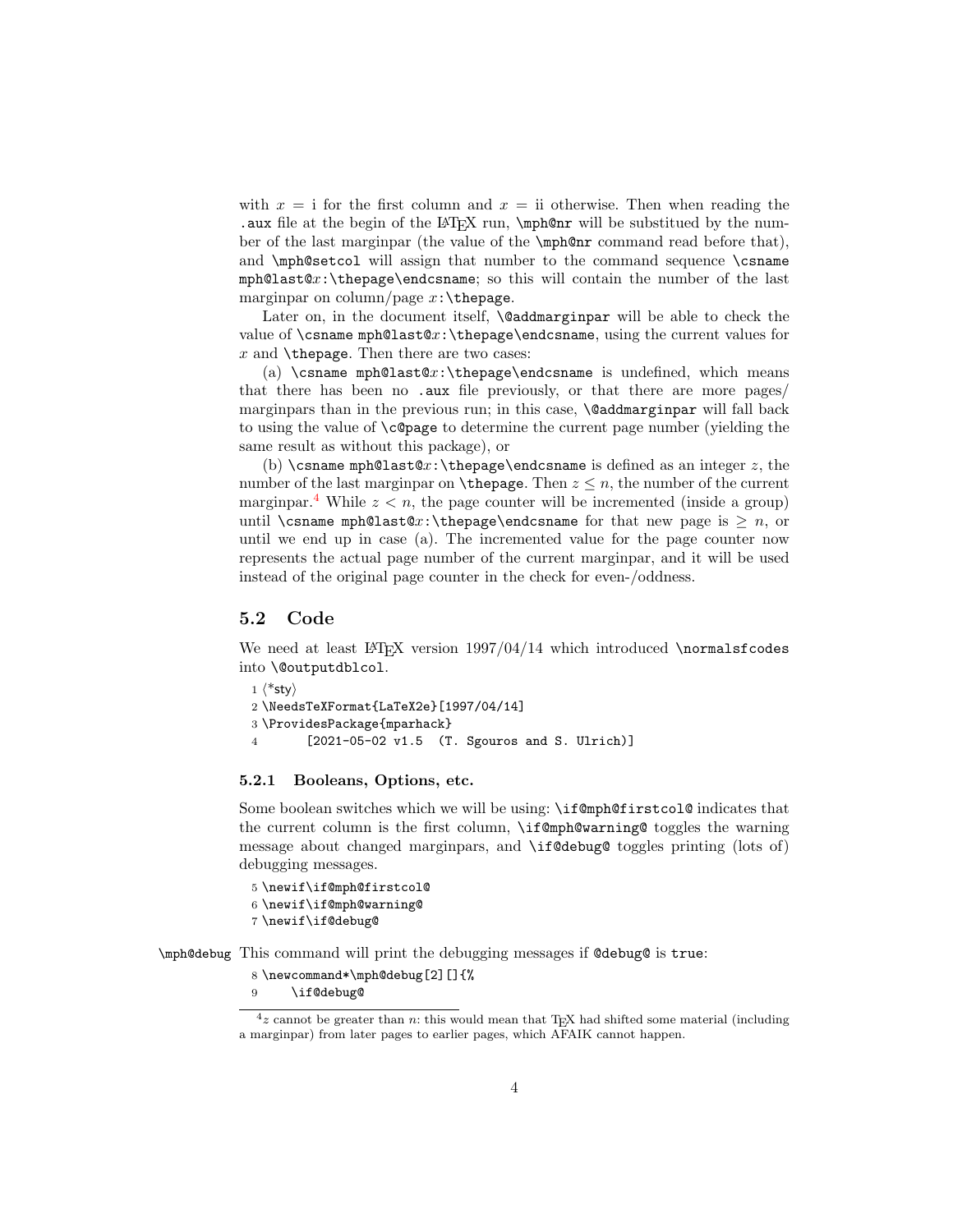```
10 \typeout{DBG: #2}%
11 \else
12 \ifx#1\@empty\else
13 \typeout{DBG (#1): #2}%
14 \overline{\ } \}15 \fi
16 }
```
The debug package option sets @debug@ to true and adds numbers to each marginpar by redefining \@xmpar and \@ympar. The numbers are put into boxes of dimension zero so that they don't alter the spacing.

```
17
18 \DeclareOption{debug}{%
19 \newcommand\mph@info{%
20 \@tempcnta=\mph@cnt
21 \advance\@tempcnta1
22 \raisebox{0pt}[0pt][0pt]{\makebox[0pt][r]{\tiny\the\@tempcnta}}%
23 }%
24 \long\def\@xmpar[#1]#2{%
25 \@savemarbox\@marbox{\mph@info#1}%
26 \@savemarbox\@currbox{\mph@info#2}%
27 \@xympar
28 }%
29 \long\def\@ympar#1{%
30 \@savemarbox\@marbox{\mph@info#1}%
31 \global\setbox\@currbox\copy\@marbox
32 \@xympar
33 }%
34 \global\@debug@true
35 }%
36 \ProcessOptions*
```
#### <span id="page-4-19"></span><span id="page-4-12"></span><span id="page-4-11"></span><span id="page-4-5"></span><span id="page-4-3"></span><span id="page-4-2"></span><span id="page-4-0"></span>5.2.2 Commands

<span id="page-4-16"></span>\mph@nr A command sequence containing the current marginpar number (which will be written to the .aux file).

37 \newcommand\*\mph@nr{0}

<span id="page-4-17"></span>\mph@pg@new A command sequence for saving the newly determined value of \thepage for later use.

> <span id="page-4-15"></span>38 \newcommand\*\mph@pg@new{0} 39 \newcommand\*\mph@lastpage{0}

<span id="page-4-13"></span>\mph@cnt Emulate a counter with a command name to save one count register. Oh well  $\ldots$  ; -  $\rangle$ 

40 \newcommand\*\mph@cnt{0}

<span id="page-4-18"></span>\mph@step@cnt Use this instead of \stepcounter to increment the 'counter' passed as the argument.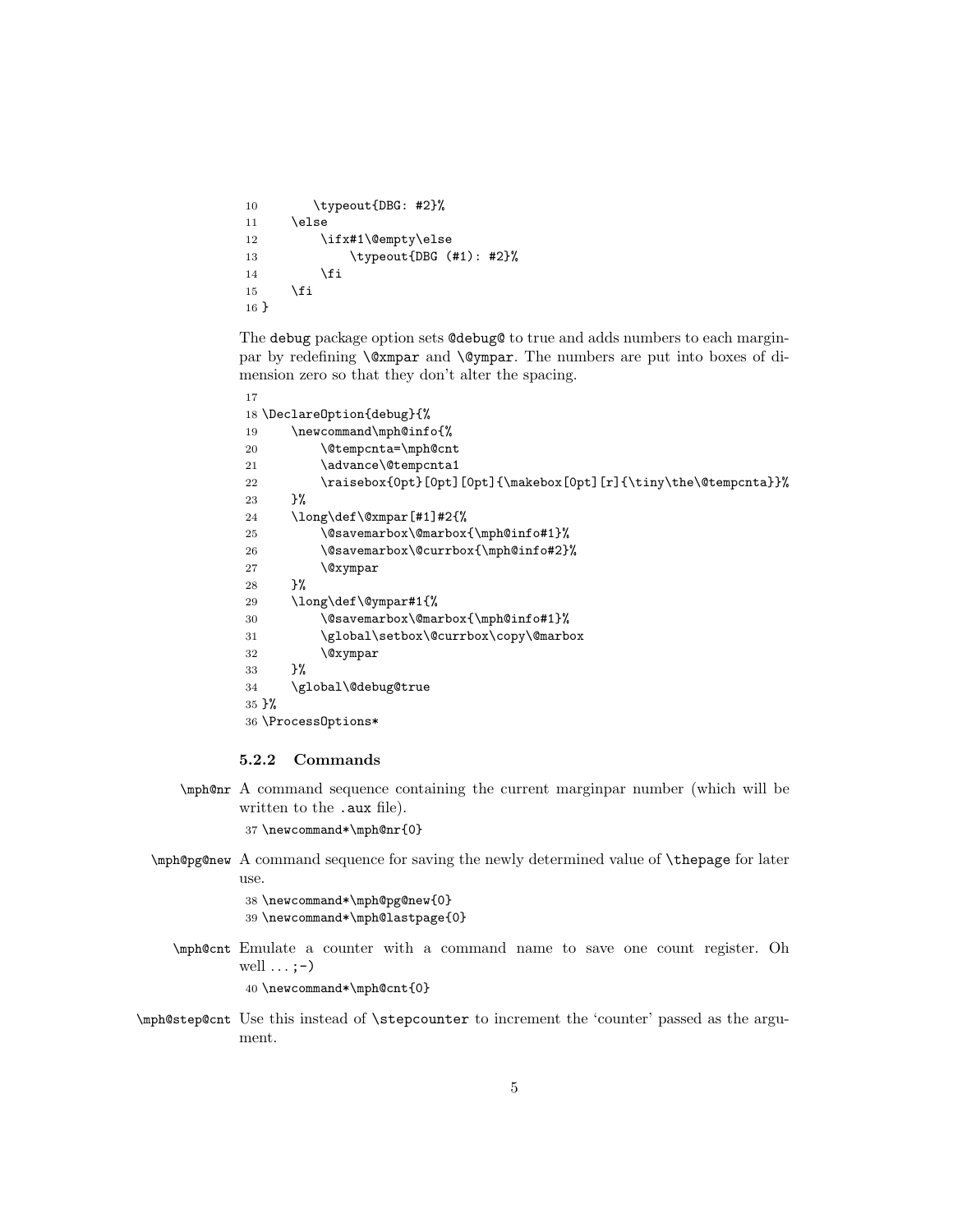<span id="page-5-5"></span><span id="page-5-4"></span><span id="page-5-3"></span> \newcommand\*\mph@step@cnt[1]{% \begingroup \@tempcnta#1 \advance\@tempcnta\@ne \protected@xdef#1{\the\@tempcnta}% \endgroup } 

<span id="page-5-13"></span>\mph@setcol The command sequence written to the .aux file that will save the column number/ page number of the last marginpar on the column/page.

```
49 \newcommand*\mph@setcol[2]{%
50 % \@ifundefined{mph@last@#1}{%
51\% \text{relax}52 \% } {%
53 % \expandafter\xdef\csname ignore@warn#1\endcsname{x}%
54 % }%
55 \expandafter\xdef\csname mph@last@#1\endcsname{#2}%
56 }
```
<span id="page-5-9"></span> $\mathbb{C}$  Similar to LATEX's  $\text{Set}$  for labels, this will be called at the end of the LATEX run to check if the meaning of #2 is still equal to mph@last@#1 or if it has changed since the last run.

```
57 \newcommand*\mph@tempa{}
58 \newcommand*\mph@check[2]{%
59 \protected@edef\mph@tempa{#2}%
60 \expandafter\ifx\csname mph@last@#1\endcsname\mph@tempa
61 \mph@debug{\csname mph@last@#1\endcsname\space == \mph@tempa}%
62 \else
63 \mph@debug{\csname mph@last@#1\endcsname\space != \mph@tempa!}%
64 \global\@mph@warning@true
65 \fi
66 }
67 \newcommand*\mph@do@warn{%
68 \if@mph@warning@
69 \PackageWarningNoLine{mparhack}{Marginpars may have
70 changed.\MessageBreak Rerun to get them right%
71 }%
72 \fi
73 }
```
<span id="page-5-18"></span><span id="page-5-12"></span><span id="page-5-8"></span><span id="page-5-7"></span>To avoid warnings about undefined commands when someone stops using this package, we \providecommand the \mph@setcol command that we're going to write to the .aux file.

```
74 \AtBeginDocument{%
75 \protected@write\@auxout{}{%
76 \string\providecommand\string\mph@setcol[2]{}%
77 }%
```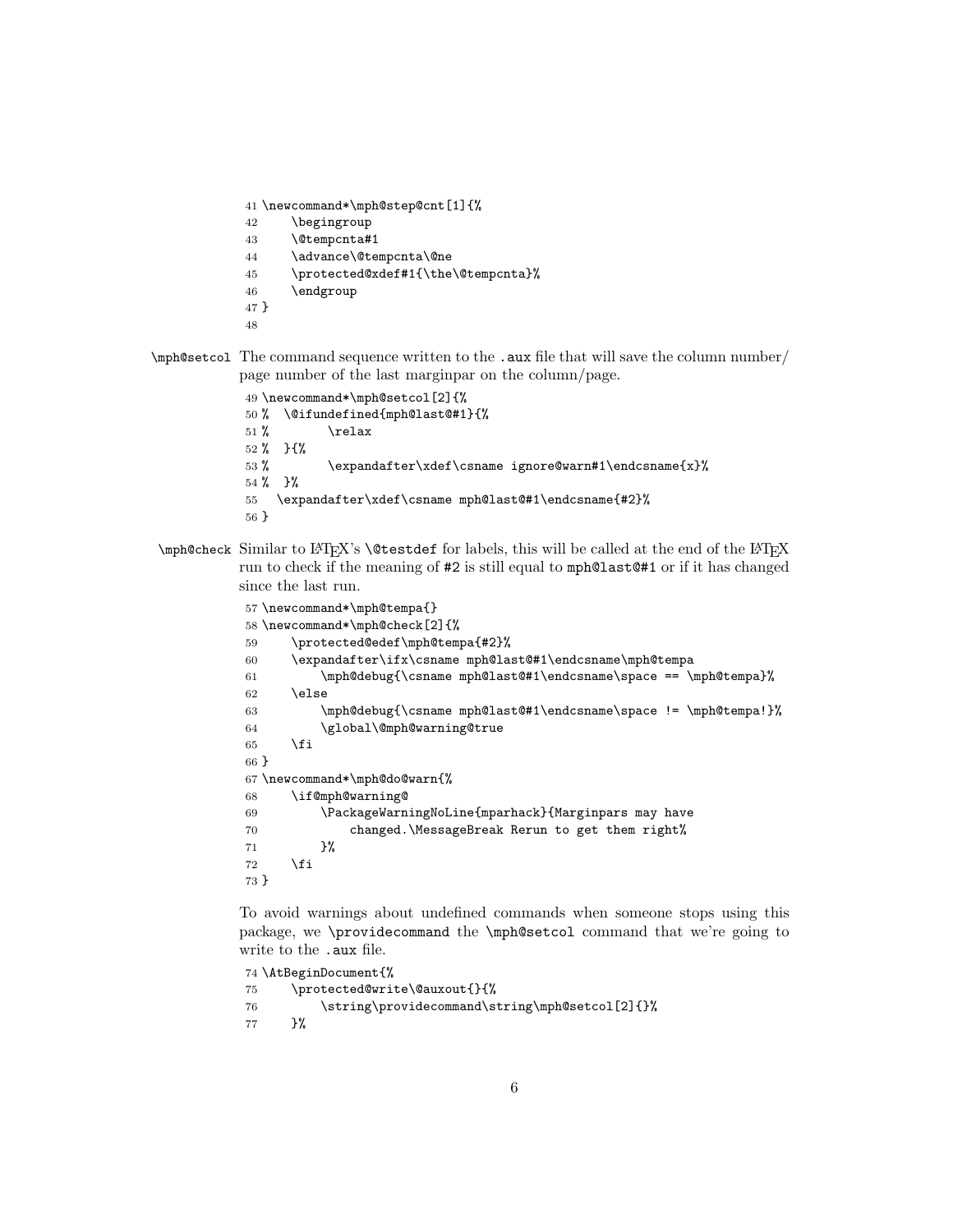<span id="page-6-16"></span>Fix for latex/377[5](#page-6-0)<sup>5</sup>: eso-pic uses **\@picture** inside the output routine, which causes problems with our redefinition of \hb@xt@ in \@outputdblcol. So, as suggested by M. Høgholm in his reply to the above bug report, we patch \@picture to revert to the original definition of \hb@xt@.

<span id="page-6-6"></span><span id="page-6-5"></span><span id="page-6-4"></span>

| 78   |      | \@ifpackageloaded{eso-pic}{%                                          |
|------|------|-----------------------------------------------------------------------|
| 79   |      | \let\mph@orig@picture\@picture                                        |
| 80   |      | \renewcommand\@picture{\let\hb@xt@\mph@orig@hb@xt@\mph@orig@picture}% |
| 81   | ን ና% |                                                                       |
| 82   |      | \relax                                                                |
| 83   | }%   |                                                                       |
| 84 P |      |                                                                       |
|      |      |                                                                       |

Add the needed checks to **\@enddocumenthook**. Again, use **\csname** ... **\endcsname** to avoid warnings about undefined commands.

<span id="page-6-11"></span><span id="page-6-10"></span><span id="page-6-9"></span><span id="page-6-8"></span><span id="page-6-1"></span>

|      | 85 \AtEndDocument{%                               |
|------|---------------------------------------------------|
| 86   | \let\mph@setcol\mph@check                         |
| 87   | \clearpage                                        |
| 88   | \immediate\write\@auxout{%                        |
| 89   | \string\gdef\string\mph@lastpage{\the\c@page}^^J% |
| 90   | \string\csname\space mph@do@warn\string\endcsname |
| 91   | ን%                                                |
| 92 F |                                                   |

<span id="page-6-13"></span>\mph@ifundef@or@smaller A helper macro that checks if the command sequence in #1 is undefined or if its value is smaller than \mph@cnt (it assumes that #1 is never empty). If one of these conditions is true, the second argument is evaluated, else the third argument is evaluated (similar to LAT<sub>E</sub>X's **\@ifundefined**). This macro will be used to shorten the body of the next macro definition.

<span id="page-6-12"></span><span id="page-6-7"></span><span id="page-6-3"></span><span id="page-6-2"></span>

|         | 93 \newcommand*\mph@ifundef@or@smaller[1]{% |
|---------|---------------------------------------------|
| 94      | \expandafter\ifx#1\relax                    |
| 95      | \let\mph@tempa\@firstoftwo                  |
| 96      | \else                                       |
| 97      | \ifnum#1<\mph@cnt\relax                     |
| 98      | \let\mph@tempa\@firstoftwo                  |
| 99      | \else                                       |
| 100     | \let\mph@tempa\@secondoftwo                 |
| 101     | \fi                                         |
| 102     | \fi                                         |
| 103     | \mph@tempa                                  |
| $104$ } |                                             |
| 105     |                                             |
|         |                                             |

<span id="page-6-15"></span><span id="page-6-14"></span>\mph@pg@orig The macro \mph@pg@orig is used to save the original value of \c@page which is used in case the . aux file information is not up-to date and we can't determine the correct value; this should give the same results as if mparhack.sty hadn't been used.

```
106 \newcommand*\mph@pg@orig{}
```
<span id="page-6-0"></span><https://www.latex-project.org/cgi-bin/ltxbugs2html?pr=latex/3775>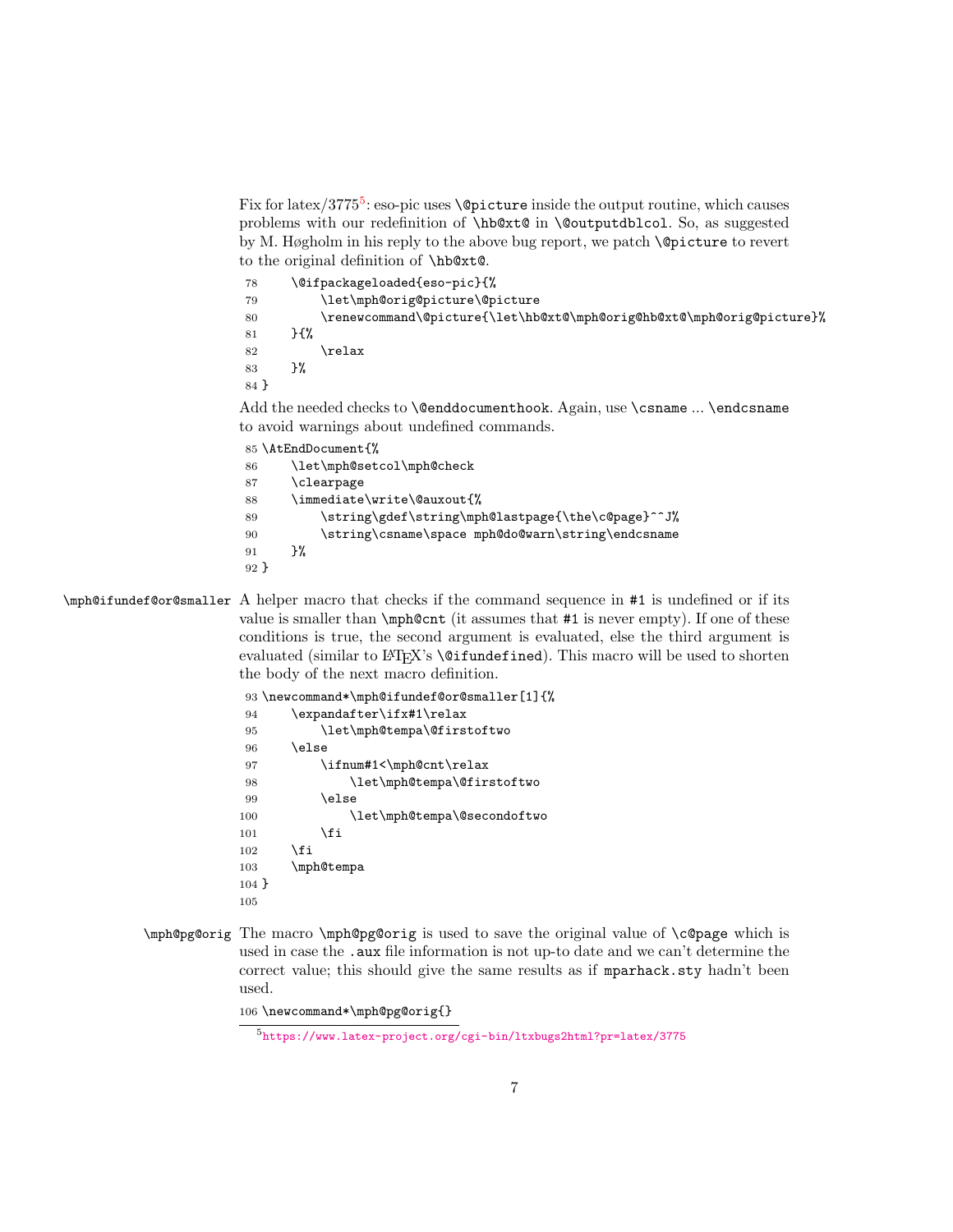<span id="page-7-15"></span>\mph@get@margin This macro does most of the work described in section [5.1.](#page-2-2)

- <span id="page-7-25"></span>\newcommand\*\mph@get@margin{%
- \begingroup
- <span id="page-7-7"></span>\edef\mph@pg@orig{\the\c@page}
- 110 \loop

This loop will be controlled by \@tempswa; all changes to that and to \thepage will be local to the current group.

- <span id="page-7-3"></span>\@tempswafalse
- <span id="page-7-10"></span>\mph@debug{--- checking marginpar \mph@cnt}%
- <span id="page-7-9"></span>\if@twocolumn

When we are in twocolumn mode, first check if the current marginpar number is greater than the last marginpar in the first column. If it isn't, we're in the first column. If it is, do the check for the last marginpar of the entire page. If this returns false, we're in the second column. Else, advance the page number and try again.

<span id="page-7-23"></span><span id="page-7-22"></span><span id="page-7-21"></span><span id="page-7-20"></span><span id="page-7-19"></span><span id="page-7-18"></span><span id="page-7-17"></span><span id="page-7-16"></span><span id="page-7-13"></span><span id="page-7-11"></span><span id="page-7-8"></span><span id="page-7-6"></span><span id="page-7-1"></span>

| 114 | \mph@debug{last on page \thepage:           |
|-----|---------------------------------------------|
| 115 | \csname mph@last@i:\thepage\endcsname(i)    |
| 116 | \csname mph@last@ii:\thepage\endcsname(ii), |
| 117 | }‰                                          |
| 118 | \mph@ifundef@or@smaller{%                   |
| 119 | \csname mph@last@i:\thepage\endcsname       |
| 120 | $H^2$                                       |
| 121 | \mph@ifundef@or@smaller{%                   |
| 122 | \csname mph@last@ii:\thepage\endcsname      |
| 123 | }{%                                         |
| 124 | \global\@mph@firstcol@true                  |
| 125 | <i><u><b>Netempswatrue</b></u></i>          |
| 126 | \advance\c@page by 1                        |
| 127 | \mph@debug{\mph@cnt\space >                 |
| 128 | \csname mph@last@ii:\thepage\endcsname,     |
| 129 | incrementing \thepage, set col to i         |
| 130 | ን%                                          |
| 131 | H%                                          |
| 132 | \global\@mph@firstcol@false                 |
| 133 | <i><b>\@tempswafalse</b></i>                |
| 134 | \mph@debug{\mph@cnt\space <=                |
| 135 | \csname mph@last@ii:\thepage\endcsname,     |
| 136 | exiting loop                                |
| 137 | }%                                          |
| 138 | 3%                                          |
| 139 | H                                           |
| 140 | <i><b>\@tempswafalse</b></i>                |
| 141 | \global\@mph@firstcol@true                  |
| 142 | \mph@debug{exiting loop}%                   |
| 143 | ን%                                          |
| 144 | \else                                       |

<span id="page-7-24"></span><span id="page-7-14"></span><span id="page-7-12"></span><span id="page-7-5"></span><span id="page-7-4"></span><span id="page-7-2"></span><span id="page-7-0"></span>Not in twocolumn mode, we need only check for mph@last@ii: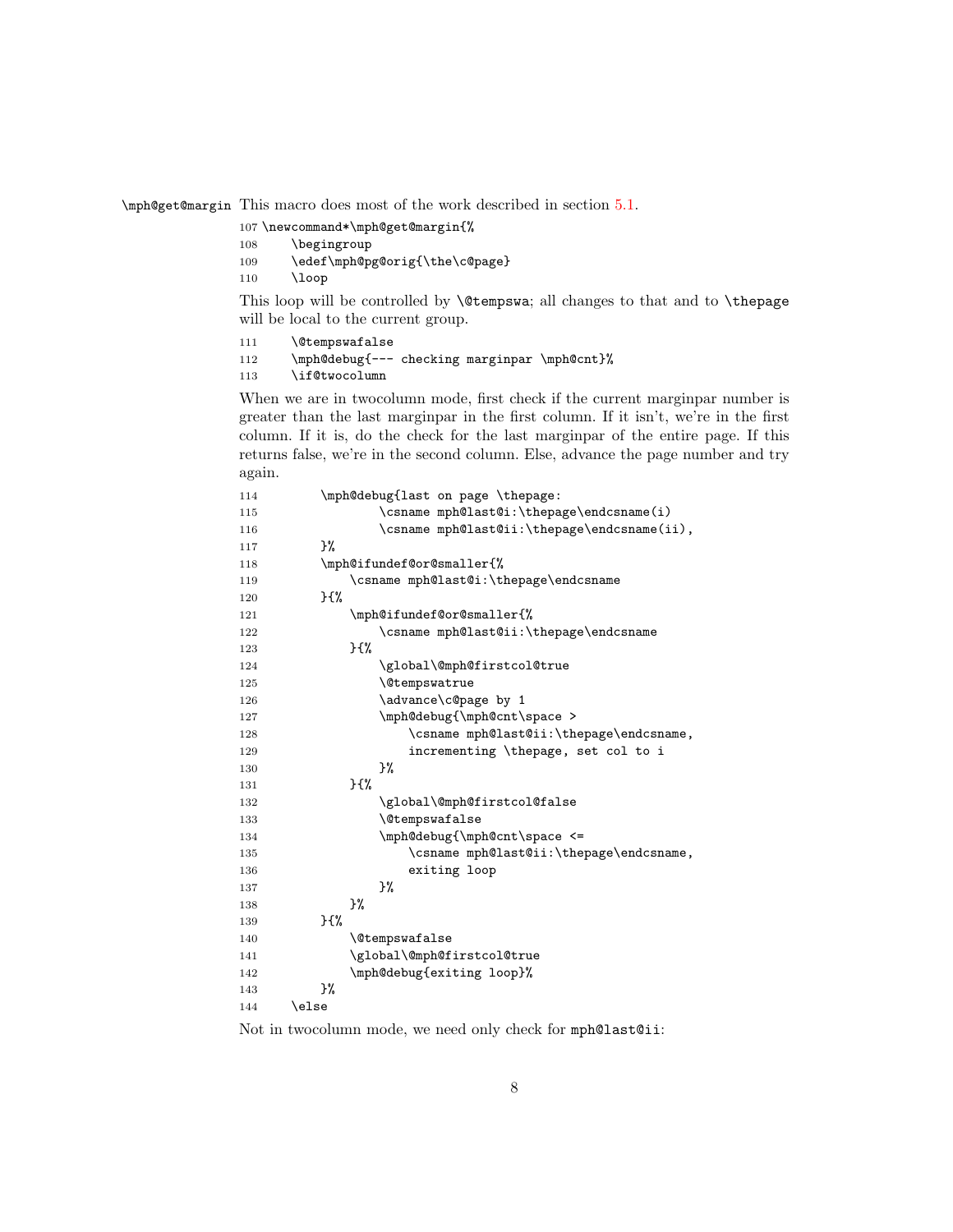<span id="page-8-26"></span><span id="page-8-24"></span><span id="page-8-23"></span><span id="page-8-22"></span><span id="page-8-20"></span><span id="page-8-18"></span><span id="page-8-15"></span><span id="page-8-5"></span><span id="page-8-4"></span>

| 145 | \mph@debug{last on page \thepage\space is |
|-----|-------------------------------------------|
| 146 | \csname mph@last@ii:\thepage\endcsname    |
| 147 | ጉ%                                        |
| 148 | \mph@ifundef@or@smaller{%                 |
| 149 | \csname mph@last@ii:\thepage\endcsname    |
| 150 | 35%                                       |
| 151 | <i><u><b>N</b>etempswatrue</u></i>        |
| 152 | \advance\c@page by 1                      |
| 153 | \mph@debug{\mph@cnt\space >               |
| 154 | \csname mph@last@ii:\thepage\endcsname,   |
| 155 | incrementing page number                  |
| 156 | ን%                                        |
| 157 | ን የአ                                      |
| 158 | <b>\@tempswafalse</b>                     |
| 159 | \mph@debug{\mph@cnt\space <=              |
| 160 | \csname mph@last@ii:\thepage\endcsname,   |
| 161 | exiting loop                              |
| 162 | ን%                                        |
| 163 | ን%                                        |
| 164 | \fi                                       |

<span id="page-8-25"></span><span id="page-8-16"></span><span id="page-8-2"></span>Now we have either found the correct page, or reached the end of the document without finding the appropriate page (e.g., if the .aux file hasn't existed before, or if the document has grown a lot since the last run). In this case we reset \c@page and \if@mph@firstcol@ to their original values and jump out of the loop.

<span id="page-8-12"></span><span id="page-8-8"></span><span id="page-8-7"></span><span id="page-8-6"></span><span id="page-8-3"></span><span id="page-8-1"></span><span id="page-8-0"></span>

| 165 | \ifnum\mph@lastpage>\c@page                  |
|-----|----------------------------------------------|
| 166 | \else                                        |
| 167 | <b>\@tempswafalse</b>                        |
| 168 | \mph@debug{\c@page >= \mph@lastpage!}%       |
| 169 | \c@page=\mph@pg@orig                         |
| 170 | \if@firstcolumn                              |
| 171 | \global\@mph@firstcol@true                   |
| 172 | \else                                        |
| 173 | \global\@mph@firstcol@false                  |
| 174 | \fi                                          |
| 175 | \mph@debug{using original value: \c@page for |
| 176 | \string\c@page and exiting loop.             |
| 177 | ን%                                           |
| 178 | \fi                                          |
| 179 | \if@tempswa                                  |
| 180 | \mph@debug{iterating }%                      |
| 181 | $\verb \repeat $                             |

<span id="page-8-21"></span><span id="page-8-19"></span><span id="page-8-14"></span><span id="page-8-10"></span><span id="page-8-9"></span>After having finished the loop, we save the current (eventually modified) value of \c@page to \mph@pg@new:

```
182 \mph@debug{=== marginpar \mph@cnt\space is on page \thepage%
183 \if@twocolumn, col \if@mph@firstcol@ 1 \else 2 \fi\fi<br>184 }%
184\,185 \protected@xdef\mph@pg@new{\the\c@page}%
186 \end{group}
```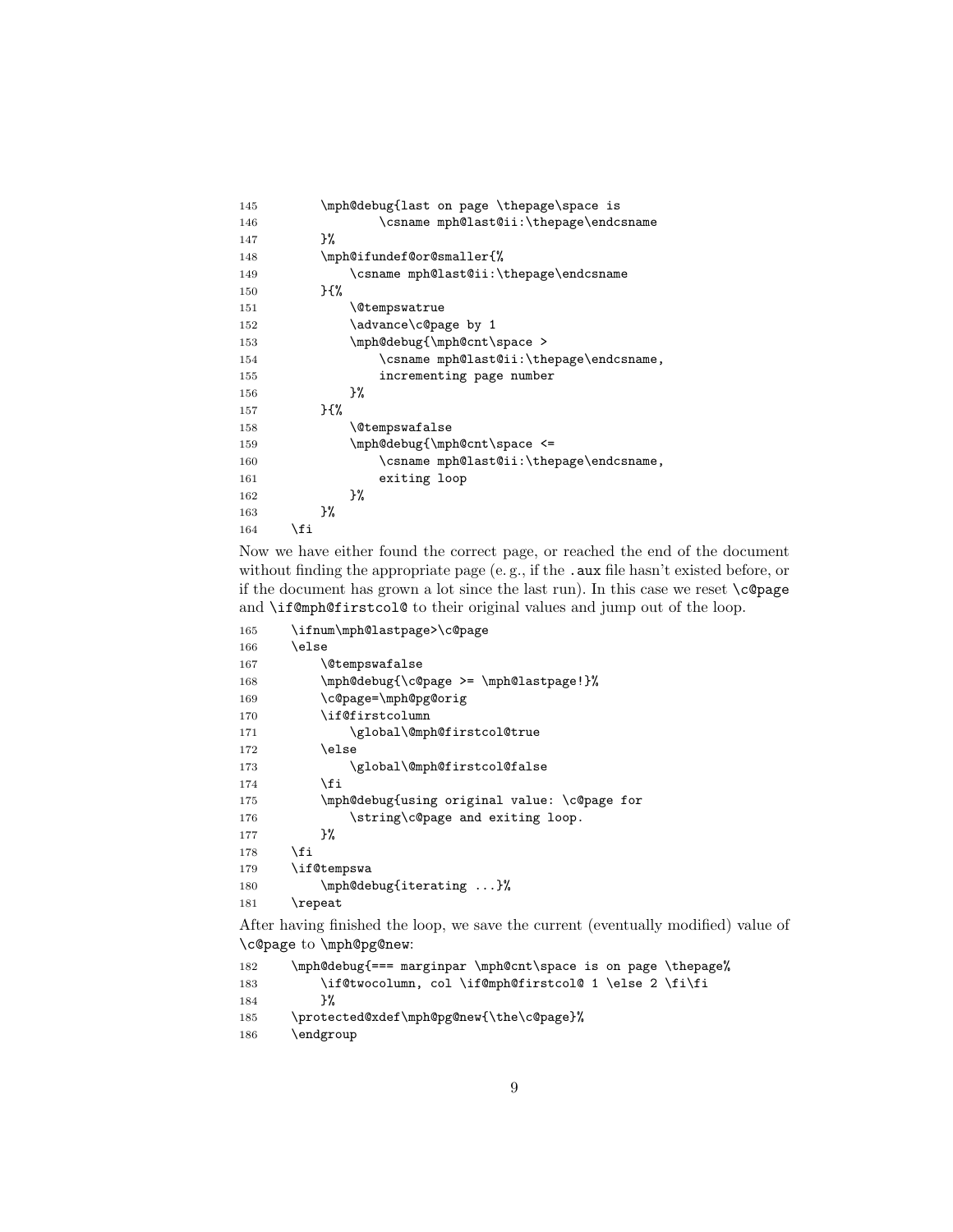#### <span id="page-9-0"></span>5.2.3 Patching the output routine

We have to hook into 3 commands that are part of LATEX's output routine: \@addmarginpar, \@outputdblcol and \@outputpage. For the latter, we can use the default LAT<sub>EX</sub> mechanism \g@addto@macro. For the others, this is more difficult, since the changes need to go somewhere 'in between'.

One could use hard redefinitions (plus \CheckCommand\* to verify that the correct version of the command was being defined); but this soon gets too bothersome with new LAT<sub>E</sub>X2e versions introducing minor changes that don't affect the stuff which we are concerned, but that nevertheless would require multiplying the redefinitions for the various versions.

So instead, we locally redefine some commands to hook into the existing definitions. As a heuristic of detecting whether we change the appropriate commands, we check the values of some special counters \mph@chk@xyz that get incremented by some of the 'hooks'.

<span id="page-9-8"></span>\mph@error Error message if something suspicious happened with the redefintions:

```
189 \newcommand\mph@error[1]{%
190 \PackageError{mparhack}{%
191 Couldn't hook into command '#1'
192 }\{%
193 This means that a LaTeX version incompatible with
194 mparhack.sty<sup>^</sup>~J%
195 has been used. See also the section on 'Bugs/Restrictions'^^J%
196 in mparhack.dvi. Please send an email about this bug to<sup>^^</sup>J%
197 <stefanulrich@users.sourceforge.net>, along with the file '\jobname.log'.
198 }%
199 }
```
<span id="page-9-1"></span>\@addmarginpar This command adds the marginpar box to the current page. We change the \c@page counter and the \if@firstcolumn switch to the values that have been set correctly by the \mph@get@margin command. There's no further error checking done here.

```
200 \newcommand\mph@orig@c@page{}
201 \newcommand\mph@orig@addmarginpar{}
202 \let\mph@orig@addmarginpar\@addmarginpar
203
204 \renewcommand\@addmarginpar{%
205 \mph@step@cnt\mph@cnt
206 \protected@write\@auxout{}%
207 {\string\def\string\mph@nr{\mph@cnt}}%
208 \mph@get@margin
209 \def\mph@orig@c@page{\c@page}
210 \c@page=\mph@pg@new
211 \if@mph@firstcol@
```
<span id="page-9-15"></span>187 } 188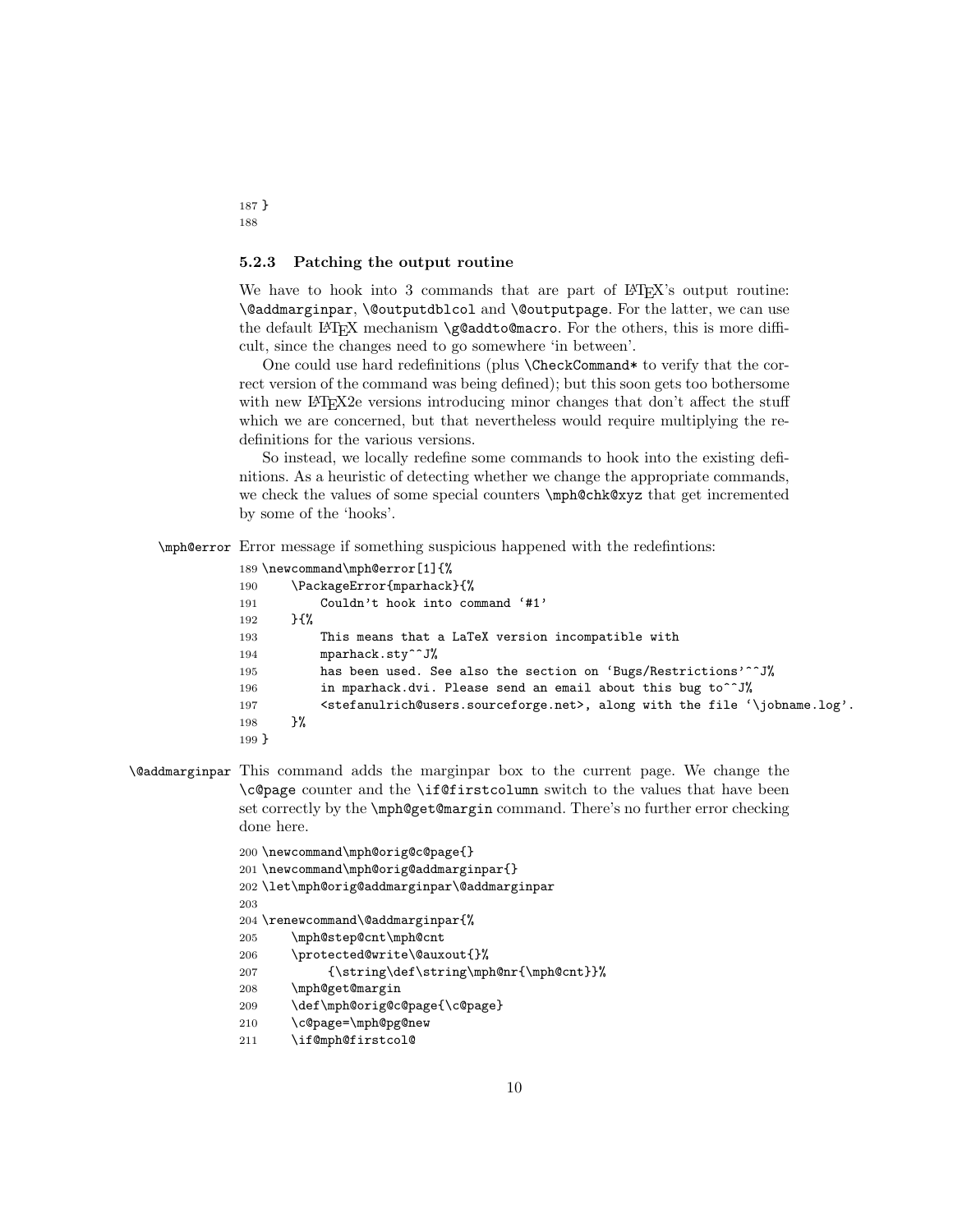<span id="page-10-26"></span><span id="page-10-18"></span><span id="page-10-6"></span><span id="page-10-3"></span><span id="page-10-2"></span>212 \@firstcolumntrue 213 \else 214 \@firstcolumnfalse 215  $\forall$ fi 216 \mph@orig@addmarginpar 217 \c@page=\mph@orig@c@page 218 } 219

<span id="page-10-5"></span>\@outputpage Add the \mph@outputpage@hook hook to \@outputpage. We need to decrement \c@page, since \@outputpage will have incremented it after dumping the page contents. The group in \mph@outputpage@hook is to keep this change local.

<span id="page-10-22"></span>220 \newcommand\*\mph@outputpage@hook{%

```
221 \bgroup
222 \advance\c@page\m@ne
223 \immediate\write\@auxout{%
224 \string\mph@setcol{ii:\thepage}{\string\mph@nr}%
225 }%
226 \egroup
227 }
228 \g@addto@macro{\@outputpage}{\mph@outputpage@hook}
229
```
<span id="page-10-4"></span>\@outputdblcol In case an entire twocolumn page is finished, this command calls \hb@xt@ with the boxes for the two columns inside, and each one needs to set a marker with the current column number. So we hook into \hb@xt@ and check if its first argument equals \columnwidth (\hb@xt@ is also called for the entire page, but in this case the first argument is \textwidth).

> The current column number is represented by \mph@chk@dcl, and at the end we check if this number equals 0 (in which case the page hadn't been fininshed yet, and we didn't need to do anything) or 2 (the 'interesting' case); else we signal an error.

```
230 \newcommand\mph@orig@hb@xt@{}
231 \newcommand\mph@orig@outputdblcol{}
232 \newcommand\mph@chk@dcl{0}%
233 \let\mph@orig@hb@xt@\hb@xt@
234 \let\mph@orig@outputdblcol\@outputdblcol
235
236 \renewcommand\@outputdblcol{%
237 \def\mph@chk@dcl{0}%
238 \def\hb@xt@##1##2{%
239 \ifx##1\columnwidth
240 \mph@step@cnt\mph@chk@dcl
241 \protected@edef\mph@tempa{%
242 \noexpand\write\noexpand\@auxout{%
243 \noexpand\string\noexpand\mph@setcol{%
244 \romannumeral\mph@chk@dcl:\noexpand\thepage%
245 } {%
246 \noexpand\string\noexpand\mph@nr%
```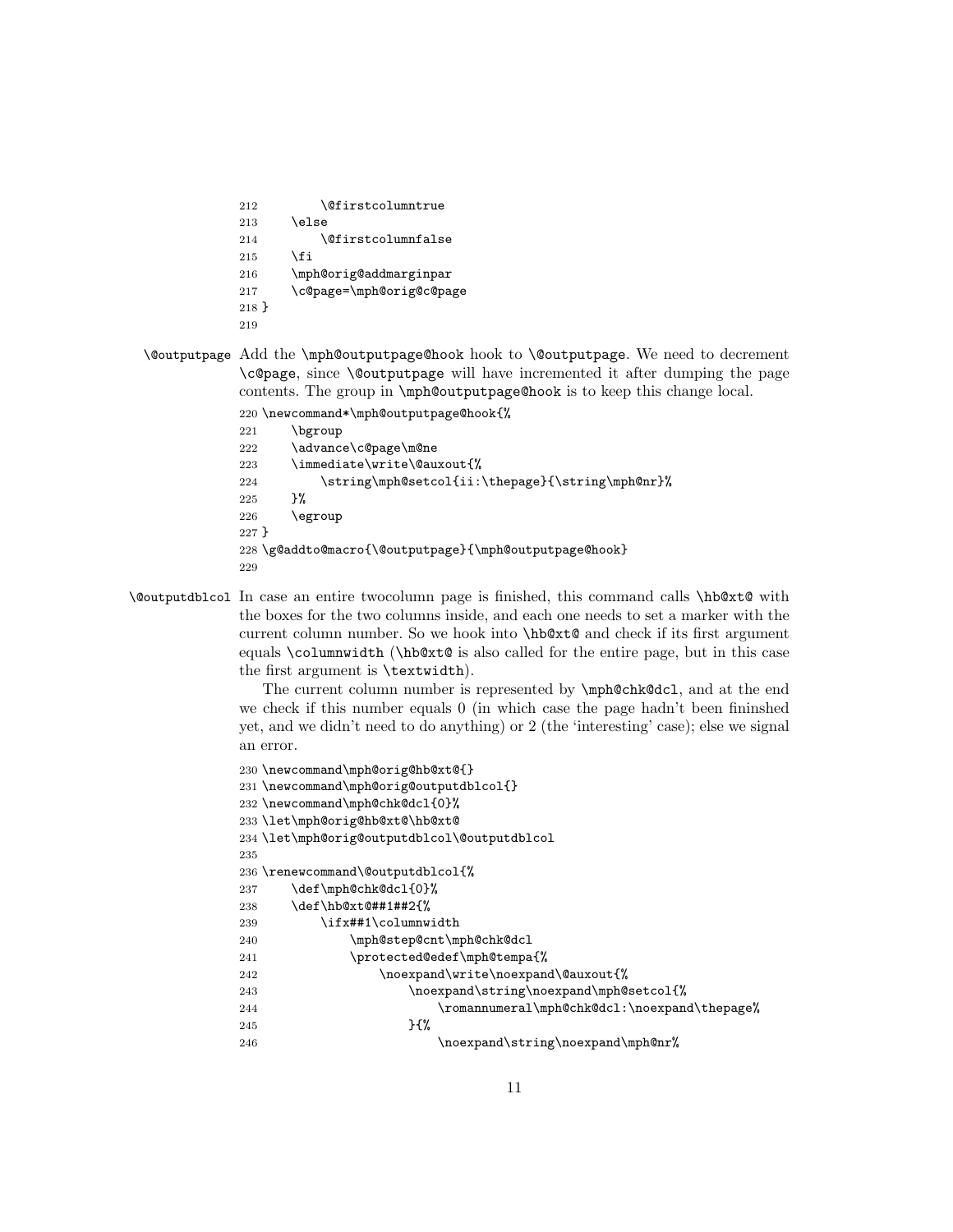```
247 }%
248 }%
249 }%
250 \mph@orig@hb@xt@##1{##2\mph@tempa}%
251 \else
252 \mph@orig@hb@xt@##1{##2}%
253 \setminusfi
254 }%
255 \mph@orig@outputdblcol
256 \def\hb@xt@{\mph@orig@hb@xt@}%
257 \ifnum\mph@chk@dcl=0\relax
258 \else
259 \ifnum\mph@chk@dcl=2\relax
260 \else
261 \mph@error{\string\@outputdblcol}%
262 \fi
     \chii
264 }
265
```
#### <span id="page-11-7"></span>\mph@orig@picture

<span id="page-11-3"></span><span id="page-11-2"></span>266 \newcommand\mph@orig@picture{}

267  $\langle$ /sty $\rangle$ 

## Index

Numbers written in italic refer to the page where the corresponding entry is described; numbers underlined refer to the code line of the definition; numbers in roman refer to the code lines where the entry is used.

| Symbols                                                   |  |  |  |  |
|-----------------------------------------------------------|--|--|--|--|
| $\text{Qaddmarginpar}$ 200                                |  |  |  |  |
| \@auxout  75, 88, 206, 223, 242                           |  |  |  |  |
| $\text{Ccurrbox} \dots \dots \dots \dots \dots \ 26, 31$  |  |  |  |  |
| $\{\texttt{Qdebug@true} \dots \dots \dots \dots \quad 34$ |  |  |  |  |
| $\setminus$ @firstcolumnfalse  214                        |  |  |  |  |
| $\setminus$ Cfirst columntrue  212                        |  |  |  |  |
| $\setminus$ Cfirstoftwo  95, 98                           |  |  |  |  |
| $\left\{\Omega_{\text{e}}\right\}$ 78                     |  |  |  |  |
| $\setminus$ Cifundefined<br>50                            |  |  |  |  |
| $\Gamma$ . (Omarbox  25, 30, 31)                          |  |  |  |  |
| $\emptyset$ mph@firstcol@false  132, 173                  |  |  |  |  |
| \@mph@firstcol@true  124, 141, 171                        |  |  |  |  |
| $\emptyset$ mph@warning@true  64                          |  |  |  |  |
|                                                           |  |  |  |  |
|                                                           |  |  |  |  |
| $\sqrt{c}$ picture  79,80                                 |  |  |  |  |

| $\sqrt{e}$ savemarbox $25, 26, 30$                                             |
|--------------------------------------------------------------------------------|
| $\texttt{\textbackslash@secondoftwo}} \dots \dots \dots \dots \dots \dots 100$ |
| $\text{Vetempenta} \quad \ldots \quad 20, 21, 22, 43, 44, 45$                  |
| \@tempswafalse 111, 133, 140, 158, 167                                         |
| $\text{Vetempswatrue} \ldots \ldots \ldots 125, 151$                           |
| $\sqrt{24}$                                                                    |
| $\sqrt{c}x$ ympar  27, 32                                                      |
| $\qquad$                                                                       |
| $\mathbf{A}$                                                                   |
| \AtBeginDocument  74                                                           |
| $\Lambda t$ EndDocument  85                                                    |
| С                                                                              |
| $\c{opage}$ 89,                                                                |
| 109, 126, 152, 165, 168, 169,                                                  |
| 175, 176, 185, 209, 210, 217, 222                                              |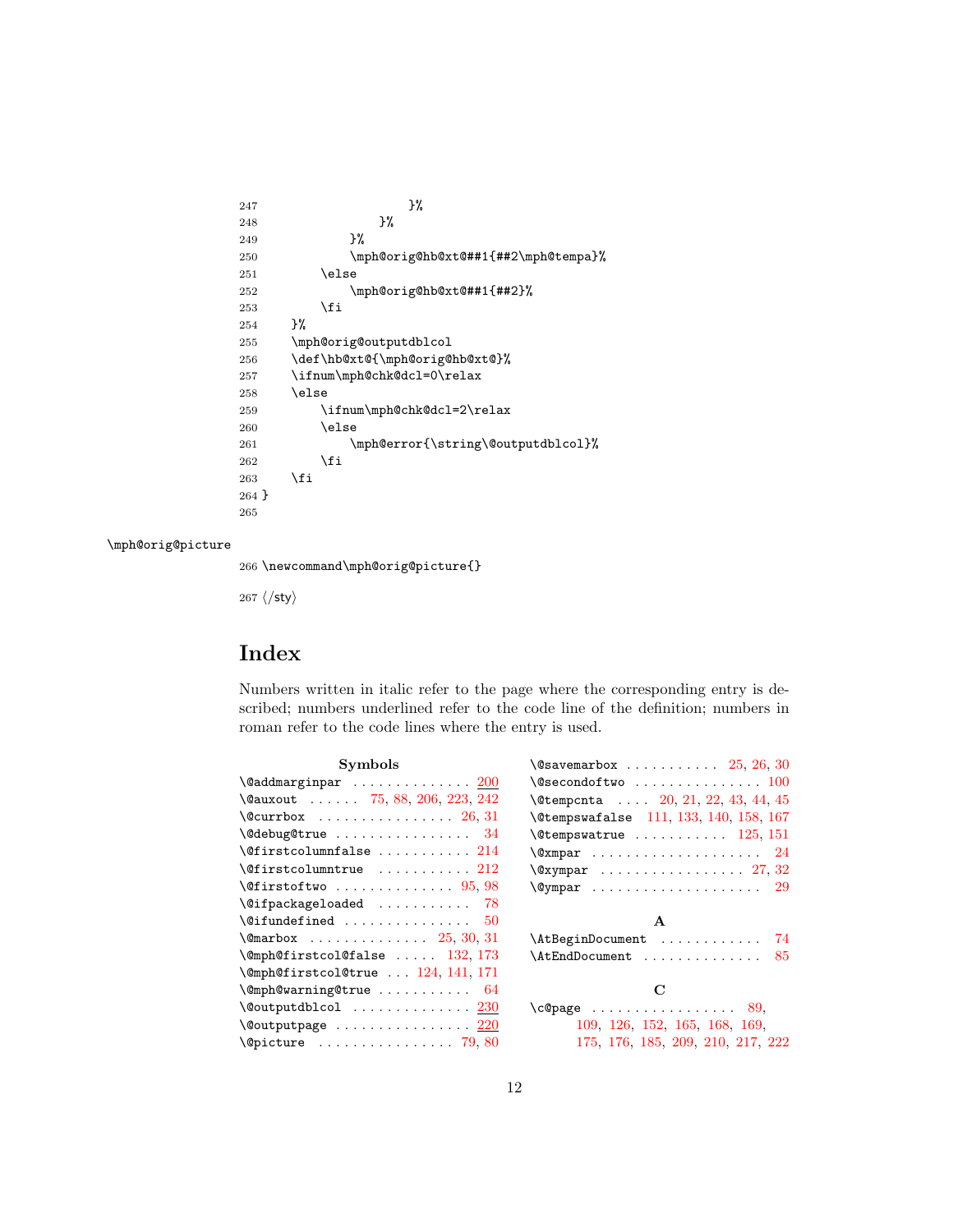| D                                                                     |
|-----------------------------------------------------------------------|
|                                                                       |
|                                                                       |
| $\mathbf G$                                                           |
| \g@addto@macro  228                                                   |
|                                                                       |
| н                                                                     |
| \hb@xt@<br>$\cdots \cdots \cdots$ 80, 233, 238, 256                   |
|                                                                       |
| 1                                                                     |
| $\iint$ <b>@debug@</b> 7,9                                            |
| $\left\{\text{if}$ Cfirstcolumn  170                                  |
| $\i{if@mph@firstcol@ \ldots 5, 183, 211}$                             |
|                                                                       |
| $\setminus$ if@tempswa  179                                           |
| $\left\{\text{itCtwocolumn} \dots \dots \dots \quad 113, 183\right\}$ |
|                                                                       |
| М                                                                     |
| $\mathcal{L}$<br>22                                                   |
| \MessageBreak<br>70                                                   |
|                                                                       |
| \mph@chk@dc1 232, 237, 240, 244, 257, 259                             |
| $\mbox{\texttt{mph@cnt}} \ldots$ 20, 40, 97, 112,                     |
| 127, 134, 153, 159, 182, 205, 207                                     |
| $\mho$ debug <u>8</u>                                                 |
| 61, 63, 112, 114, 127, 134, 142,                                      |
| 145, 153, 159, 168, 175, 180, 182                                     |
| \mph@do@warn<br>- 67                                                  |
|                                                                       |
| $\mph@error$ <u>189</u> , 261<br>\mph@get@margin <u>107</u> , 208     |
| \mph@ifundef@or@smaller                                               |
| $\cdots$ $\cdots$ $\frac{93}{118}$ , 121, 148                         |
| $\verb \mph@info        19, 25, 26, 30$                               |
| $\n\pm 39, 89, 165, 168$                                              |
| \mph@nr 37, 207, 224, 246                                             |
| \mph@orig@addmarginpar 201, 202, 216                                  |
|                                                                       |
| $\mph$ @orig@c@page  200, 209, 217                                    |
| \mph@orig@hb@xt@<br>$\ldots$ 80, 230, 233, 250, 252, 256              |
|                                                                       |

#### N

 $\label{thm:1} $$\NeedsTeXFormat \ldots \ldots \ldots 2$  $\label{thm:1} $$\NeedsTeXFormat \ldots \ldots \ldots 2$ 

#### P

| $\P$ rocessOptions  36                       |  |
|----------------------------------------------|--|
| $\omega$ $59, 241$                           |  |
| $\omega$ /protected@write  75, 206           |  |
| $\omega$ $45, 185$                           |  |
| $\propto$ 76                                 |  |
| $\verb+\ProvidesPackage + \dots + \dots + 3$ |  |

## R

| $\raisebox \dots \dots \dots \ 22$                        |  |  |  |  |  |  |  |
|-----------------------------------------------------------|--|--|--|--|--|--|--|
| $\$ {renewcommand 80, 204, 236                            |  |  |  |  |  |  |  |
| $\text{repeat} \dots \dots \dots \dots \dots \dots \ 181$ |  |  |  |  |  |  |  |
|                                                           |  |  |  |  |  |  |  |

### T

| \thepage $114, 115, 116$ ,                   |
|----------------------------------------------|
| 119, 122, 128, 129, 135, 145,                |
| 146, 149, 154, 160, 182, 224, 244            |
| \tiny  22                                    |
| $\type out \dots \dots \dots \dots \ 10, 13$ |

# Change History

v1.0

v1.1

General: Created . . . . . . . . . . . [1](#page-0-2) General: Rewrite to use only one